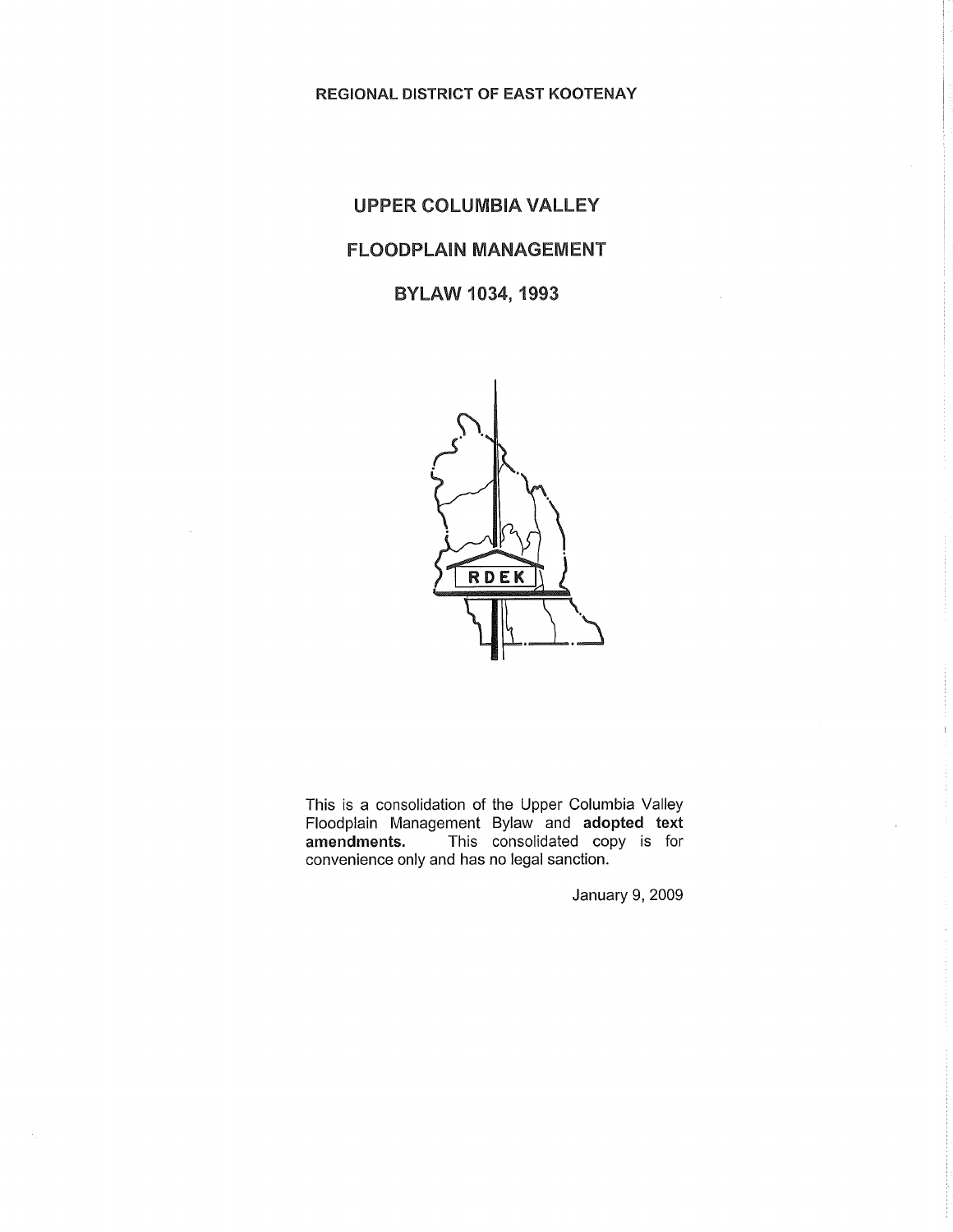| <b>BYLAW AMENDMENTS</b> |                     |           |                                           |  |  |
|-------------------------|---------------------|-----------|-------------------------------------------|--|--|
| <b>Bylaw</b>            | Amend.<br>No. / Yr. | Adopted   | <b>Short Citing</b>                       |  |  |
| 1101                    | 01/93               | 06 May 94 | Amendment Bylaw No. 1, 1993 (Canal Flats) |  |  |
| 2132                    | 02/09               | 09 Jan 09 | Floodplain Management Amendments / RDEK   |  |  |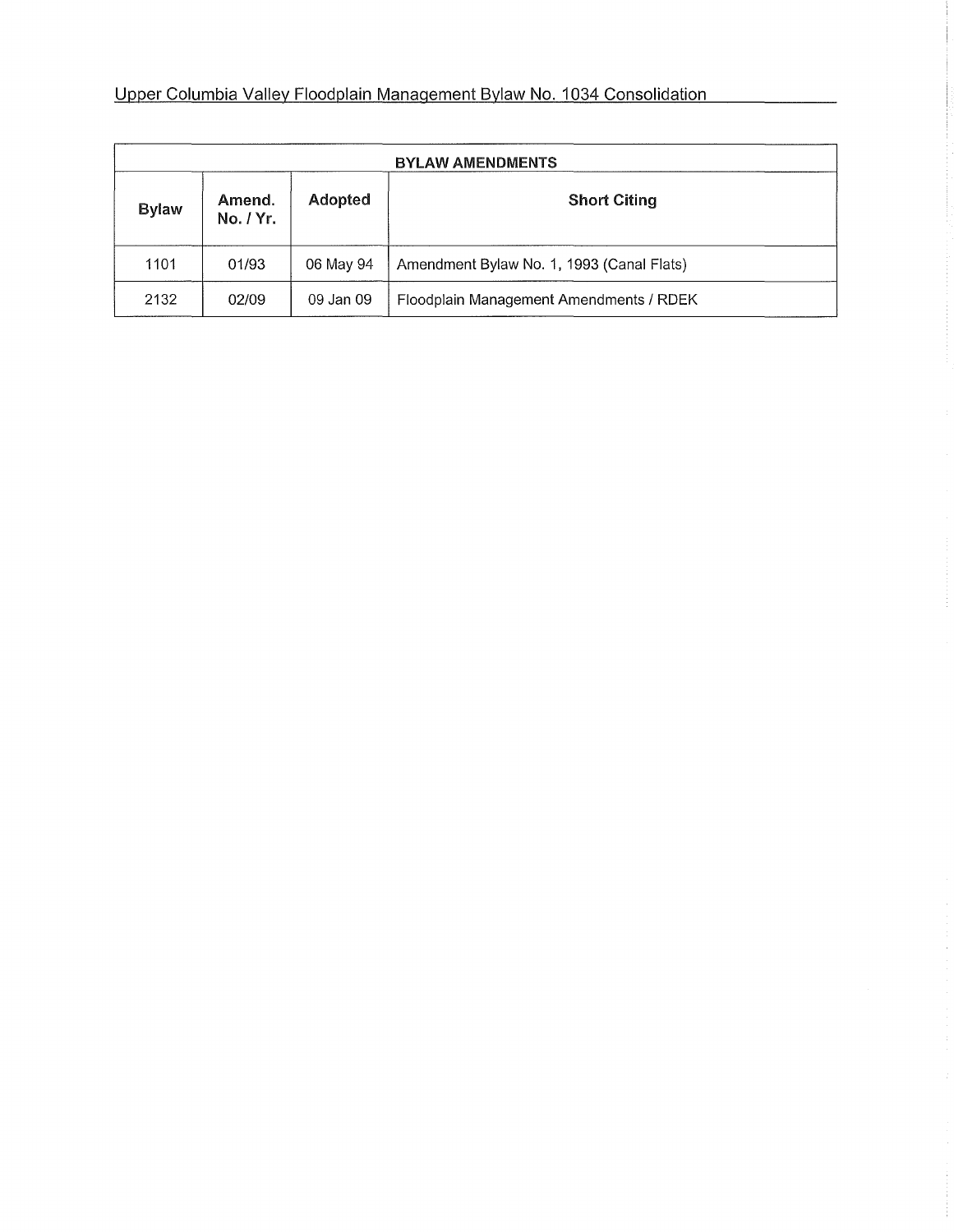#### REGIONAL DISTRICT OF EAST KOOTENAY

#### BYLAW NO. 1034

A Bylaw to provide floodplain management regulations under Section 969 of the "Municipal Act", within Electoral Areas "F" and "G" of the Regional District of East Kootenay.

WHEREAS the Board of Directors of the Regional District of East Kootenay, where it considers that flooding may occur on land, may enact a floodplain management bylaw pursuant to Section 969 of the Municipal Act;

AND WHEREAS the Regional District of East Kootenay and the Province of British Columbia consider a floodplain management bylaw will help to reduce future exposure to risk and reduce the amount of damage due to flooding;

AND WHEREAS the Regional District of East Kootenay wishes to update the floodplain management provisions for unincorporated areas of Electoral Areas "F" and "G";

NOW THEREFORE the Board of Directors of the Regional District of East Kootenay in open meeting assembled hereby enacts as follows:\*

#### PART 1 TITLE

This Bylaw may be cited as "Regional District of East Kootenay - Upper Columbia Valley Floodplain Management Bylaw No. 1034, 1993."

#### PART 2 ADMINISTRATION AND ENFORCEMENT

#### ADMINISTRATION

*BL 2132*<br>09 Jan 09 2.01 The Manager of Planning & Development Services, Manager of Building & Protective Services, Bylaw Enforcement Officer, and any other person authorized to assist the aforementioned persons, are hereby authorized to administer this Bylaw.

#### VIOLATION

2.02 Every person who violates any provision of this Bylaw, or who causes or suffers or permits any act or thing to be done in contravention of, or in violation of, any provision of this Bylaw, or who neglects to do or refrains from doing anything required to be done under provisions of this Bylaw, shall be guilty of an offence of this Bylaw.

#### PENALTY

2.03 Every person guilty of an offence of this bylaw shall be liable on summary conviction to a penalty not exceeding two thousand dollars (\$2,000.00) for each offence and costs of prosecution.

<sup>\*</sup>Notes in italics are provided for information only and do not form part of this Bylaw.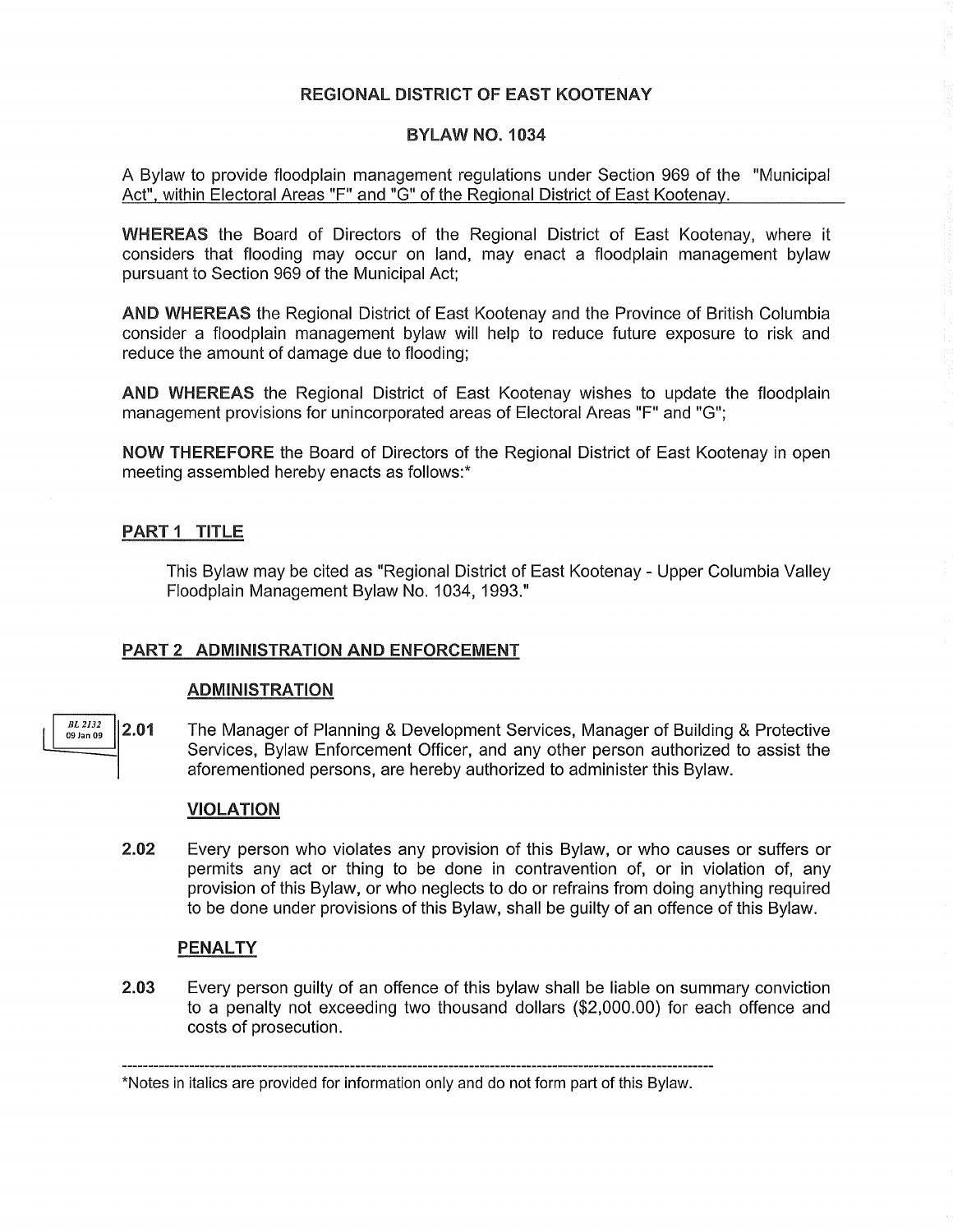#### **SEVERABILITY**

2.04 If any section, subsection, sentence, clause or phrase of this Bylaw is for any reason held to be invalid by the decision of any court of competent jurisdiction, such decision shall not affect the validity of the remaining portions of this Bylaw.

#### PART 3 INTERPRETATION

#### APPLICATION

3.01 The provisions of this Bylaw apply to Electoral Areas "F" and "G" of the Regional District of East Kootenay.

#### **SCHEDULES**

3.02 The following schedules attached to this Bylaw are incorporated into and form part of this Bylaw:

Schedule "A" - Floodplain of Kootenay River - Columbia Lake at Canal Flats:

| <b>BL</b> 1101<br>06 May 94<br>Schedule "A-2"<br>Schedule "A-3"-                                           | Schedule "A-1" - Kootenay River - Columbia Lake at Canal Flats - 1 of 8<br>Kootenay River - Columbia Lake at Canal Flats - 2 of 8<br>Kootenay River - Columbia Lake at Canal Flats - 3 of 8<br>(Canal Flats) |  |  |  |  |
|------------------------------------------------------------------------------------------------------------|--------------------------------------------------------------------------------------------------------------------------------------------------------------------------------------------------------------|--|--|--|--|
| Schedule "A-4"<br>$\frac{1}{2}$                                                                            | Kootenay River - Columbia Lake at Canal Flats - 4 of 8                                                                                                                                                       |  |  |  |  |
| Schedule "A-5"                                                                                             | Kootenay River - Columbia Lake at Canal Flats - 5 of 8                                                                                                                                                       |  |  |  |  |
| Schedule "A-6"<br>$\sim$                                                                                   | Kootenay River - Columbia Lake at Canal Flats - 6 of 8                                                                                                                                                       |  |  |  |  |
| Schedule "A-7"                                                                                             | - Kootenay River - Columbia Lake at Canal Flats - 7 of 8                                                                                                                                                     |  |  |  |  |
| Schedule "A-8"<br>$\mathbf{z}$                                                                             | Kootenay River - Columbia Lake at Canal Flats - 8 of 8                                                                                                                                                       |  |  |  |  |
| Schedule "B" - Floodplain of Columbia River - Columbia Lake to Windermere Lake<br>(including Dutch Creek): |                                                                                                                                                                                                              |  |  |  |  |
|                                                                                                            | Schedule "B-1" - Columbia River - Columbia Lake to Windermere Lake<br>(including Dutch Creek) - 1 of 6 (Dutch Creek)                                                                                         |  |  |  |  |
| Schedule "B-2"<br>$\blacksquare$                                                                           | Columbia River - Columbia Lake to Windermere Lake<br>(including Dutch Creek) - 2 of 6 (Dutch Creek - Fairmont)                                                                                               |  |  |  |  |
| Schedule "B-3" -                                                                                           | Columbia River - Columbia Lake to Windermere Lake<br>(including Dutch Creek) - 3 of 6 (Fairmont)                                                                                                             |  |  |  |  |
|                                                                                                            | Schedule "B-4" - Columbia River - Columbia Lake to Windermere Lake<br>(including Dutch Creek) - 4 of 6                                                                                                       |  |  |  |  |
| Schedule "B-5"<br>$\blacksquare$                                                                           | Columbia River - Columbia Lake to Windermere Lake<br>(including Dutch Creek) - 5 of 6                                                                                                                        |  |  |  |  |
| Schedule "B-6" -                                                                                           | Columbia River - Columbia Lake to Windermere Lake<br>(including Dutch Creek) - 6 of 6                                                                                                                        |  |  |  |  |
| Schedule "C" - Floodplain of Columbia River - Windermere Lake to Radium<br>(including Toby Creek)          |                                                                                                                                                                                                              |  |  |  |  |
|                                                                                                            | Schedule "C-1" - Columbia River - Windermere Lake to Radium<br>(including Toby Creek) - 1 of 9 (Radium)                                                                                                      |  |  |  |  |
| Schedule "C-2" -                                                                                           | Columbia River - Windermere Lake to Radium<br>(including Toby Creek) - 2 of 9                                                                                                                                |  |  |  |  |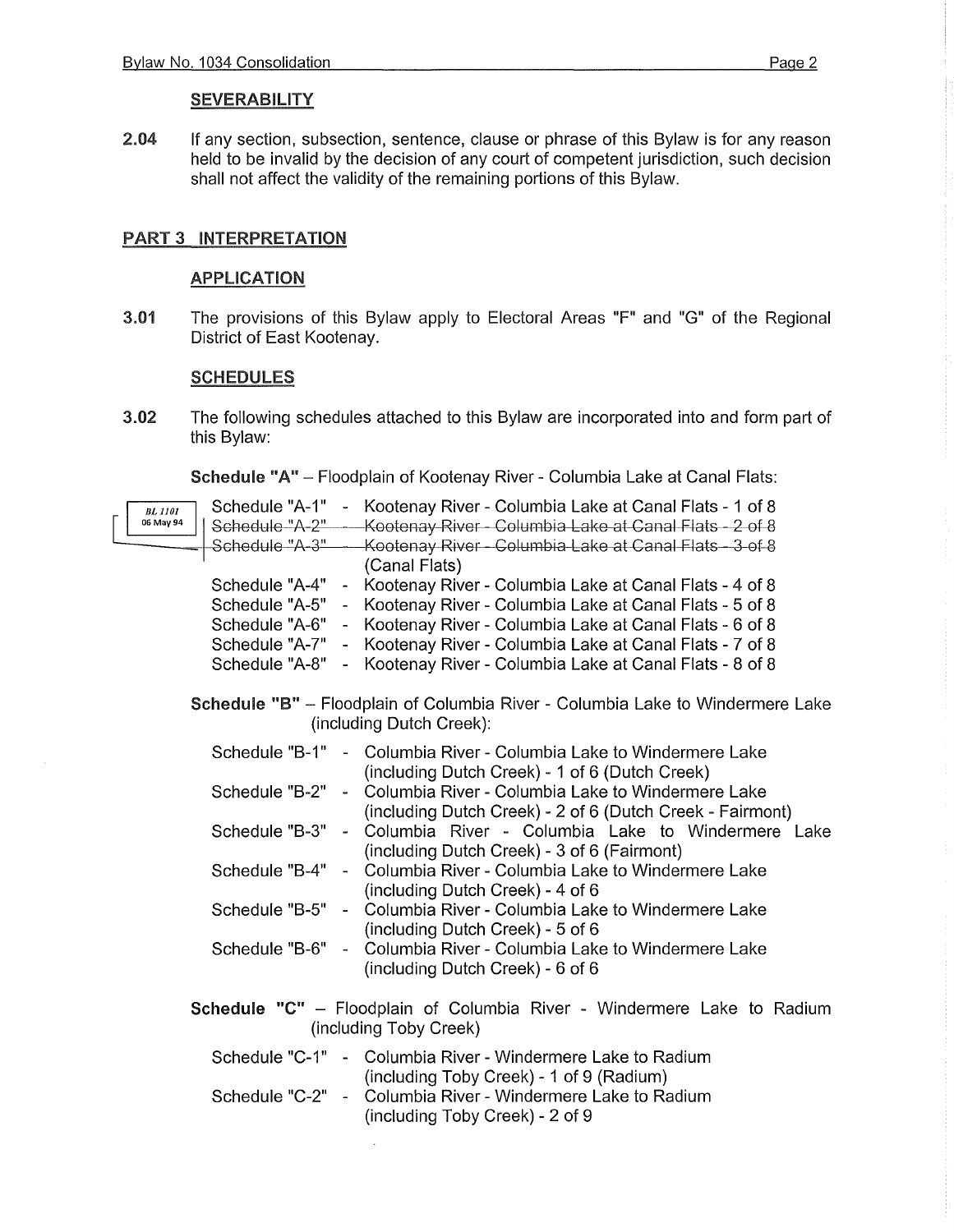| Schedule "C-3" | - Columbia River - Windermere Lake to Radium             |
|----------------|----------------------------------------------------------|
|                | (including Toby Creek) - 3 of 9                          |
| Schedule "C-4" | - Columbia River - Windermere Lake to Radium             |
|                | (including Toby Creek) - 4 of 9 (Toby Creek)             |
| Schedule "C-5" | - Columbia River - Windermere Lake to Radium             |
|                | (including Toby Creek) - 5 of 9 (Toby Creek - Invermere) |
| Schedule "C-6" | - Columbia River - Windermere Lake to Radium             |
|                | (including Toby Creek) - 6 of 9                          |
| Schedule "C-7" | - Columbia River - Windermere Lake to Radium             |
|                | (including Toby Creek) - 7 of 9 (Windermere)             |
| Schedule "C-8" | - Columbia River - Windermere Lake to Radium             |
|                | (including Toby Creek) - 8 of 9                          |
| Schedule "C-9" | - Columbia River - Windermere Lake to Radium             |
|                | (including Toby Creek) - 9 of 9                          |
|                |                                                          |

- Schedule "D" Fairmont Hot Springs Area Columbia River Setbacks
- Schedule "E" General Exemptions from Floodplain Management Provisions
- Schedule "F" Request for Site Specific Exemption from Floodplain Management Provisions- deleted by Bylaw 2132 adopted Jan 9/09

#### UNITS OF MEASURE

3.03 Numerical quantities in this Bylaw are written in the International System of Units (i.e. - metric). Approximate imperial units are shown in brackets following the metric measurements; such bracketed figures are included for convenience only and do not form part of this Bylaw.

#### DEFINITIONS

3.04 In this Bylaw:

ALLUVIAL FAN means an alluvial deposit of a stream where it issues from a steep mountain valley or gorge upon a plain or at the junction of a tributary stream with the main stream.

BUILDING means an exterior structure used or intended for supporting or sheltering any use or occupancy.

**BYLAW-ENFORGEMENT OFFICER** deleted by bylaw 2132 adopted Jan 9/09

GHIEF BUILDING INSPECTOR deleted by bylaw 2132 adopted Jan 9/09

FLOOD CONSTRUCTION LEVEL or FLOOD LEVEL means a designated flood level plus freeboard, or where a designated flood level cannot be determined, a specified height above a natural boundary, natural ground elevation, or any obstruction that could cause ponding.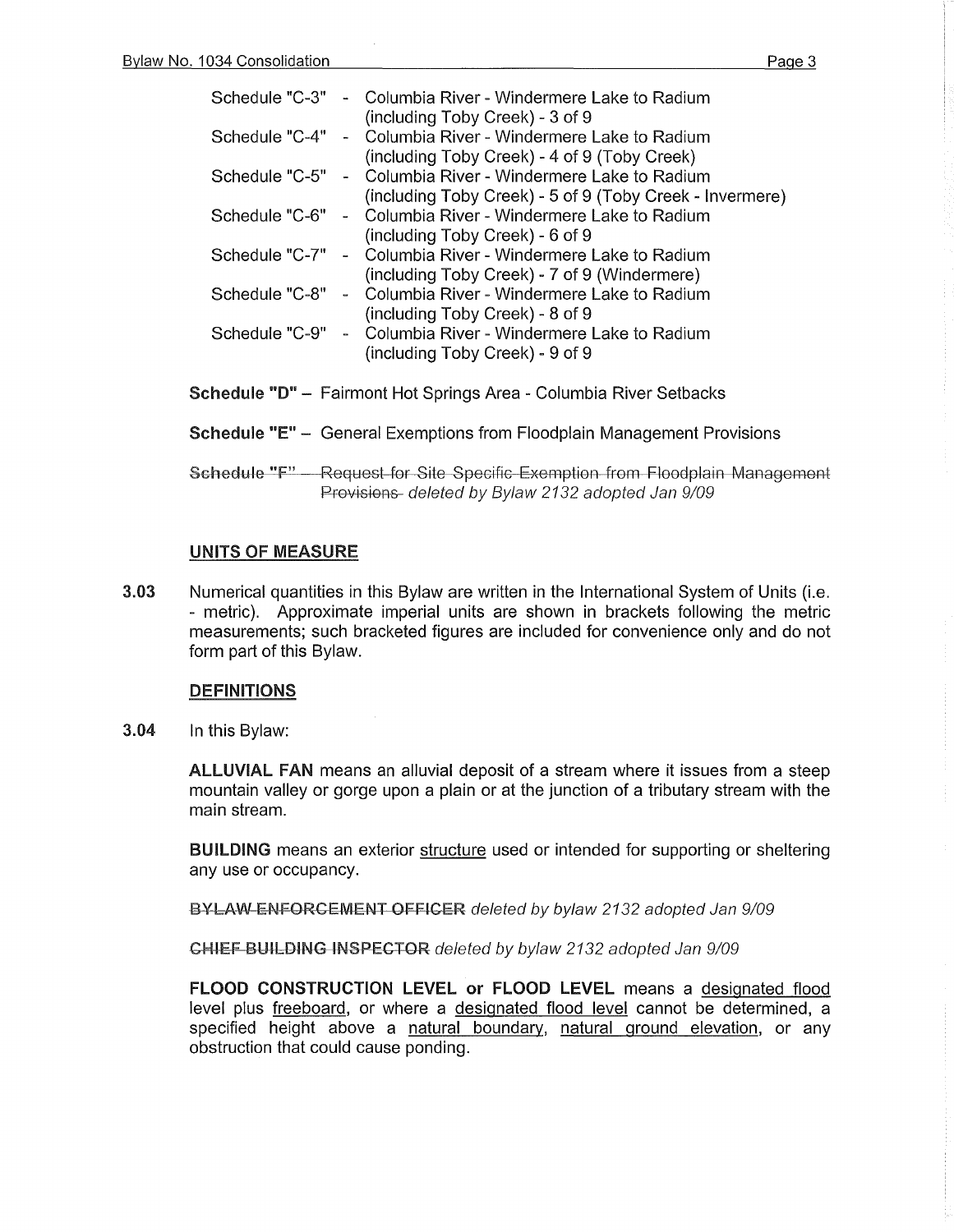DESIGNATED FLOOD means a flood, which may occur in any given year, of such magnitude as to equal a flood having a 200-year recurrence interval, based on a frequency analysis of unregulated historic flood records or by regional analysis where there is inadequate streamflow data available. Where the flow of a large watercourse is controlled by a major dam, the designated flood shall be set on a site-specific basis.

DESIGNATED FLOOD LEVEL means the observed or calculated elevation for the designated flood, which is used in the calculation of the flood construction level.

DIRECTOR OF PLANNING means the Director of Planning of the Regional District of East Kootenay.



DWELLING UNIT means a building or portion thereof containing one or more habitable areas used or intended to be used for living and sleeping purposes, sanitary facilities and not more than one (1) kitchen.

FREEBOARD means a vertical distance added to a designated flood level, used to establish a flood construction level.

FLOODPLAIN means an area which is susceptible to flooding from a watercourse, lake, or other body of water and that which is designated in Section 4.01 of this Bylaw.

*BL2132*  09 Jan 09

FLOOD CONSTRUCTION LEVEL or FLOOD LEVEL means a designated flood level plus freeboard, or where a designated flood level cannot be determined, a specified height above an ordinary high water mark, natural ground elevation, or any obstruction that could cause ponding.

FLOODPLAIN SETBACK means the required minimum distance from the ordinary high water mark of a watercourse, lake, or other body of water to any landfill or structural support required to elevate a floor system or pad above the flood construction level, so as to maintain a floodway and allow for potential land erosion.

G.S.C. means Geodetic Survey of Canada datum.

HABITABLE AREA means any space or room, including a mobile home, that is or can be used for dwelling purposes, business, or the storage of goods which are susceptible to damage by floodwater.

*BL 2132*<br>09 Jan 09

KITCHEN means a portion of a room in a dwelling unit which contains one or more of the following cooking appliances: 220 volt stove, gas stove, countertop stove, wall over, wood stove.

MOBILE HOME means any structure, whether ordinarily equipped with wheels or not, that is designed, constructed or manufactured to be moved from one place to another by being towed or carried on its own chassis, and which contains a dwelling unit.

NATURAL BOUNDARY deleted by bylaw 2132 adopted Jan 9/09

NATURAL GROUND ELEVATION means the undisturbed ground elevation prior to site preparation.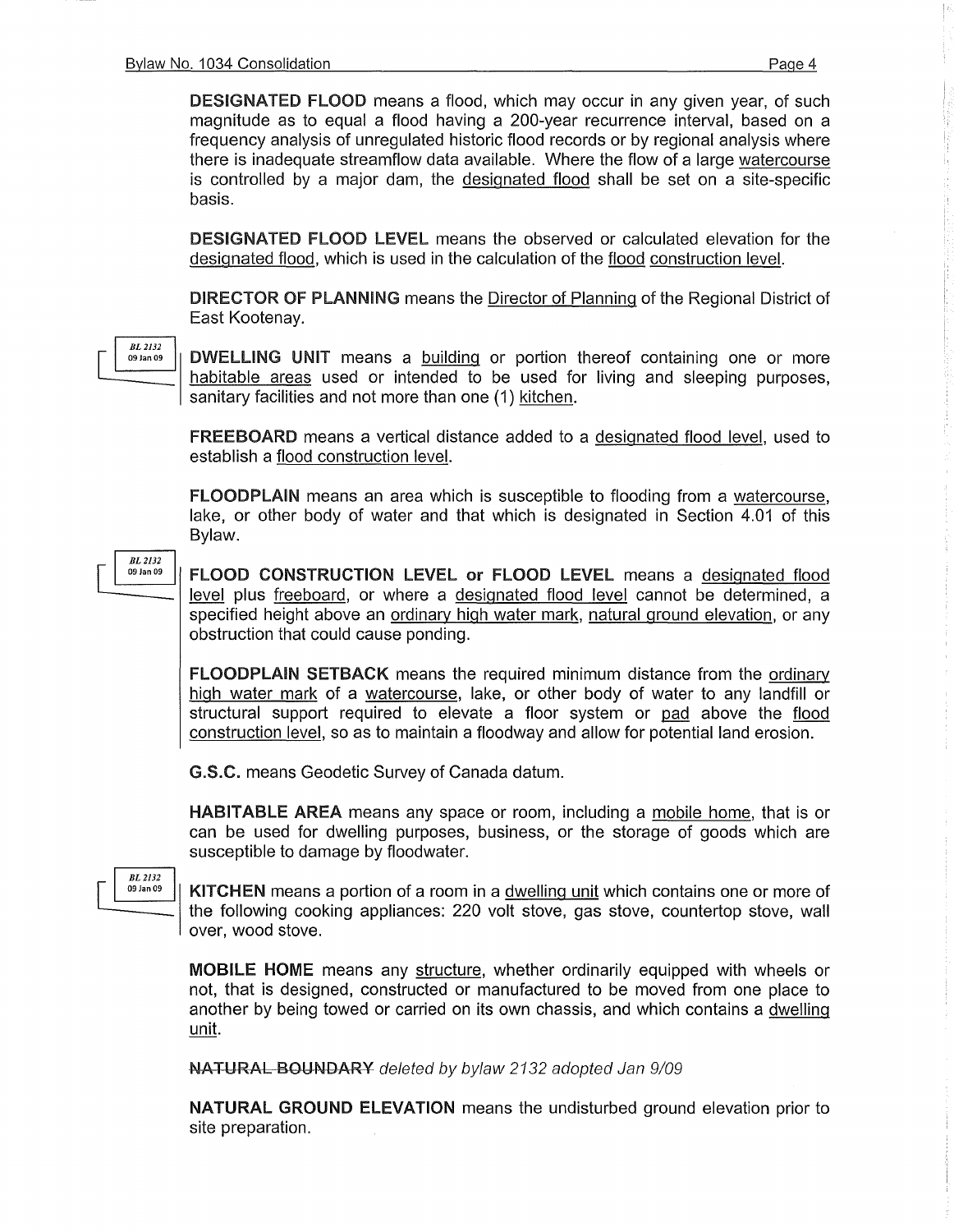$\frac{BL\,2132}{29\,Jan\,09}$  **ORDINARY HIGH WATER MARK** means the visible high water mark of any lake. river, stream, or other body of water where the presence and action of the water are so common and usual and so long continued in all ordinary years as to mark upon the soils of the bed of the lake, river, stream, or other body of water a character distinct from that of the banks, both in vegetation and in the nature of the soil itself.

PAD means a paved surface on which blocks, posts, runners or strip footings are placed for the purpose of supporting a home, or a concrete pad supporting a habitable area.

STANDARD DYKE means a dyke built to a minimum crest elevation equal to the flood construction level and meeting standards of design and construction approved by the Ministry of Environment, Lands and Parks and maintained by an ongoing authority such as a local government body.

STRUCTURE means any construction which is fixed to, supported by or sunk into land or water, excluding paving or surfacing materials such as asphalt or concrete.

WATERCOURSE means any natural or man made depression with well defined banks and a bed 0.6 metres or more below the surrounding land serving to give direction to a current of water at least six (6) months of the year or having a drainage area of 2 square kilometres (492.4 acres) or more upstream of the point of consideration.

#### PART 4 FLOODPLAIN MANAGEMENT

#### FLOODPLAIN DESIGNATION

- 4.01 The following land is designated as floodplain:
	- (1) Land shown as floodplain on Schedule "A" Floodplain of Kootenay River Columbia Lake at Canal Flats, attached hereto and forming part of this Bylaw.
	- (2) Land shown as floodplain on Schedule "B" Floodplain of Columbia River Columbia Lake to Windermere Lake, attached hereto and forming part of this Bylaw.
	- (3) Land shown as floodplain on Schedule "C" Floodplain of Columbia River Windermere Lake to Radium, attached hereto and forming part of this Bylaw.
	- (4) Land lower than the flood construction levels specified in Section 4.02(1 ).
	- (5) Land within the floodplain setbacks specified in Section 4.02(2)

*BL 1101*<br>06 May 94

EXCEPT land within the boundaries of the Dutch Creek Fan as delineated on Schedule "B-1" and Schedule "B-2"; land within the boundaries of Kootenay River Alluvial Fan (Canal Flats) as delineated on Schedule "A-2"; and land within the boundaries of Toby Creek Fan as delineated on Schedule "C-5".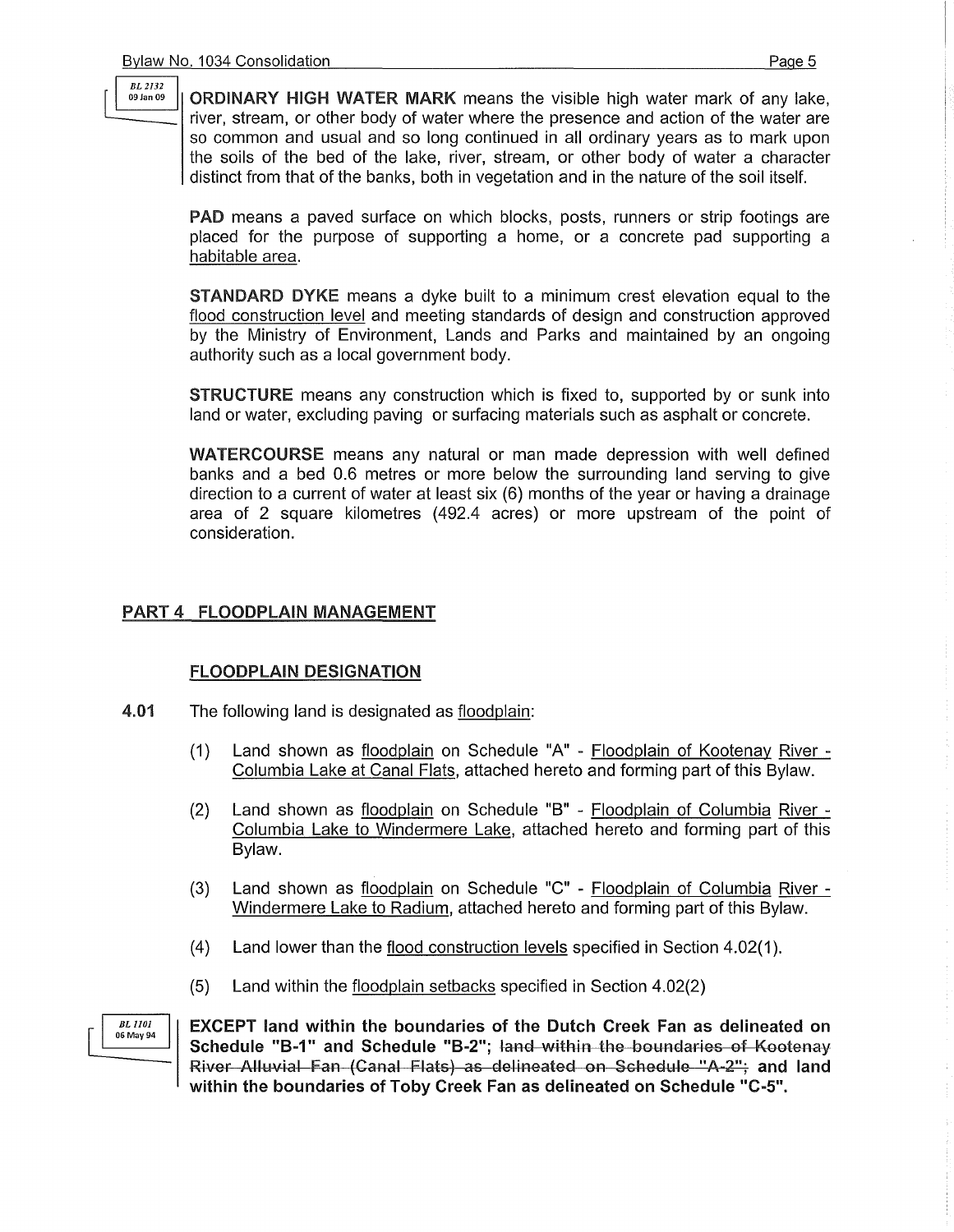#### FLOODPLAIN SPECIFICATIONS

4.02 (1) Flood Construction Levels:

The following elevations are specified as flood constructions levels, except that where more than one flood construction level is applicable, the higher elevation shall be the flood construction level:

- (a) the flood construction level for a specific property, as determined by interpolation from the flood levels shown on Schedule "A" - Floodplain of Kootenay River - Columbia Lake at Canal Flats;
- (b) the flood construction level for a specific property as determined by interpolation from those flood levels shown on Schedule "B" - Floodplain of Columbia River - Columbia Lake to Windermere Lake;
- (c) the flood construction level for a specific property as determined by interpolation from those flood levels shown on Schedule "C" - Floodplain of Columbia River - Windermere Lake;

or where floodplain mapping is not available,

- (d) 811.0 metres Geodetic Survey of Canada datum for land adjacent to Columbia Lake;
- (e) 802.5 metres Geodetic Survey of Canada datum for land adjacent to Windermere Lake;
- 3 metres (9.8 feet) above the ordinary high water mark of Columbia River, Kootenay River, Palliser River, White River; (Bylaw 1101 Schedule A shows the area exempt from Section  $4.02(1)(f)$  – adopted May 6, 1994)
- (g) 1.5 metres (4.9 feet) above the ordinary high water mark of any other watercourse, lake, marsh, or pond.
- (2) Floodplain Setbacks:

The following distances are specified as floodplain setbacks, except where more than one floodplain setback is applicable, the greater distance shall be the floodplain setback:

- (a) 30 metres (98.4 feet) from the ordinary high water mark of Columbia River except the setback within Fairmont Hot Springs and Meadows Subdivision shall be in accordance with the setback lines shown on Schedule "D" - Fairmont Hot Springs Area - Columbia River Setback Requirements;
	- (b) 30 metres (98.4 feet) from the ordinary high water mark of Kootenay River, Palliser River, White River;
	- (c) 15 metres (49.2 feet) from the ordinary high water mark of any other watercourse;



*BL2132* 

09 Jan 09

 $\vert \ \ \vert$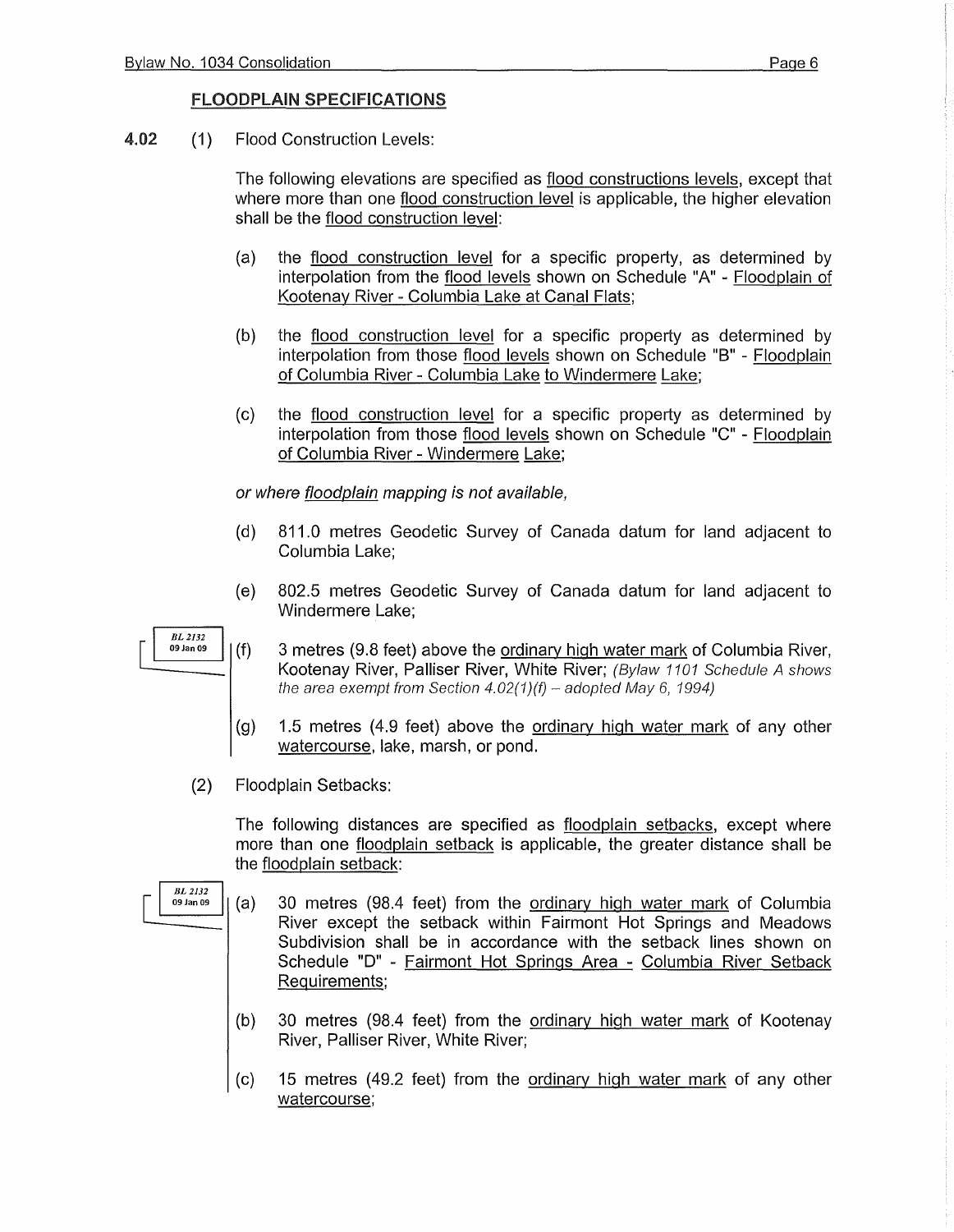

- 7.5 metres (24.6 feet) from the ordinary high water mark of a lake, marsh, or pond;
- (e) 7.5 metres (24.6 feet) from any standard dyke right-of-way, or structure for flood protection or seepage control.

#### PART 5 APPLICATION OF FLOODPLAIN SPECIFICATIONS

- 5.01 (1) Pursuant to Section 969 (5) of the Municipal Act, after a Bylaw has specified flood construction levels and floodplain setbacks:
	- "i) the underside of any floor system, or the top of any pad supporting any space or room, including a manufactured home, that is used for dwelling purposes, business, or the storage of goods which are susceptible to damage by floodwater shall be above that specified level, and
	- ii) any landfill required to support a floor system or pad shall not extend within any setback from a watercourse or body of water specified by the bylaw or the Minister of Environment."
	- (2) Structural support or compacted landfill or a combination of both may be used to elevate the underside of the floor system or the top of the pad above the flood construction levels specified in Section 4.02(1). The structural support and/or landfill shall be protected against scour and erosion from flood flows, wave action, ice and other debris.

 $\begin{array}{c|cc} & BL\,2I\,32 & \ BL\,2I\,32 & \end{array}$  The Building Inspector may require that a British Columbia Land Surveyor's certificate be supplied to verify compliance with the flood construction levels and floodplain setbacks specified in Sections 4.02(1) and (2). The cost of verification shall be assumed by the land owner.

#### PART 6 EXEMPTIONS

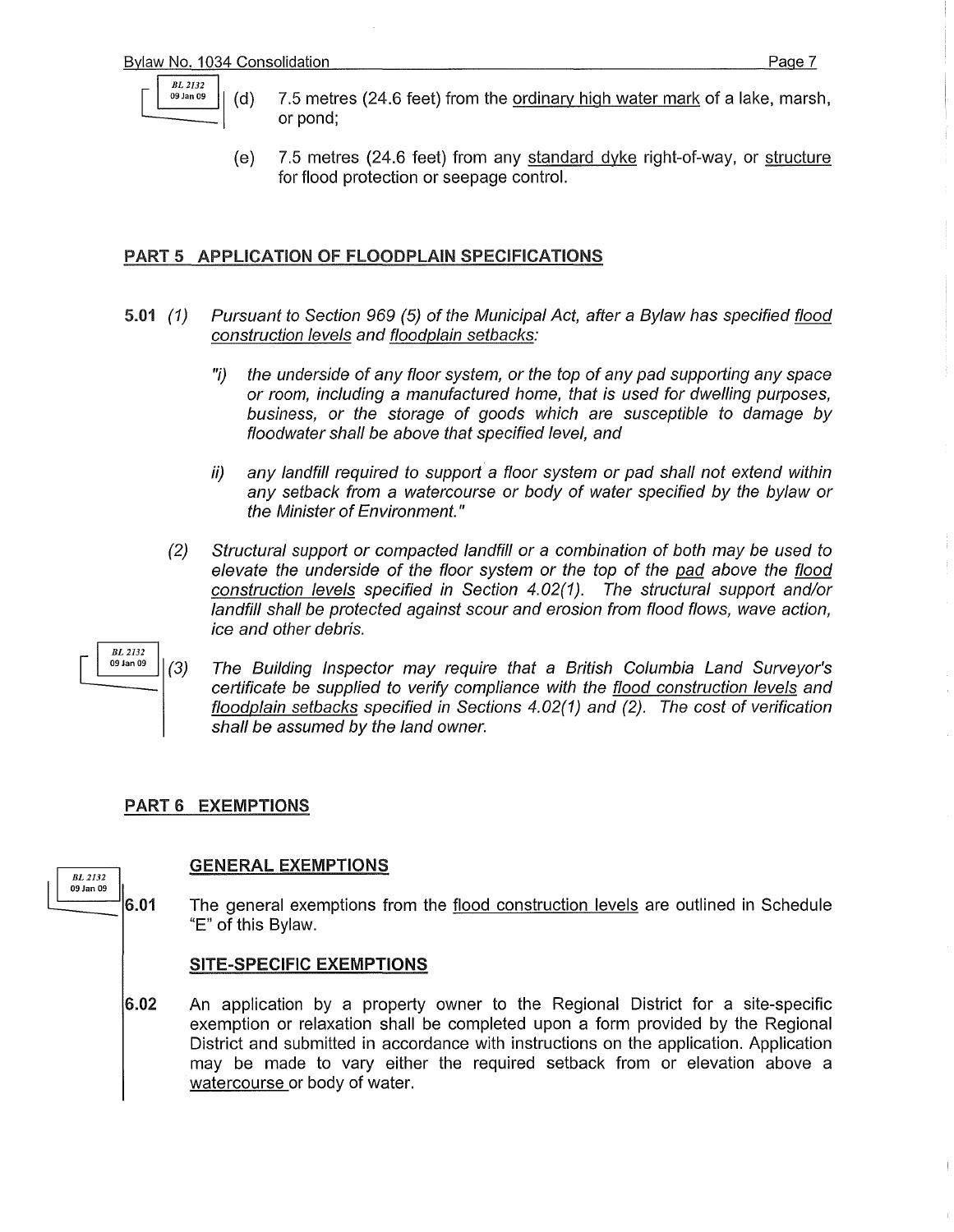7.01 By the enactment, administration or enforcement of this Bylaw the Regional District of East Kootenay does not represent to any person that any building or structure, including a mobile home, located, constructed or used in accordance with the provisions of this Bylaw or in accordance with any advice, information, direction or guidance provided by the Regional District in the course of the administration of this Bylaw will not be damaged by flooding.

#### PART 8 ADOPTION

#### EFFECTIVE DATE OF BYLAW

8.01 This Bylaw is in force from date of adoption.

READ a first time the 8th day of January, 1993.

READ a second time the 8th day of January, 1993.

READ a third time the 8th day of January, 1993.

APPROVED by the Minister of Environment, Lands and Parks the 27<sup>th</sup> day of January 1993.

RECONSIDERED, FINALLY PASSED AND ADOPTED the 5<sup>th</sup> day of March, 1993.

CHAIRPERSON **SECRETARY** 

"Ron Tarr" "W. McNamar"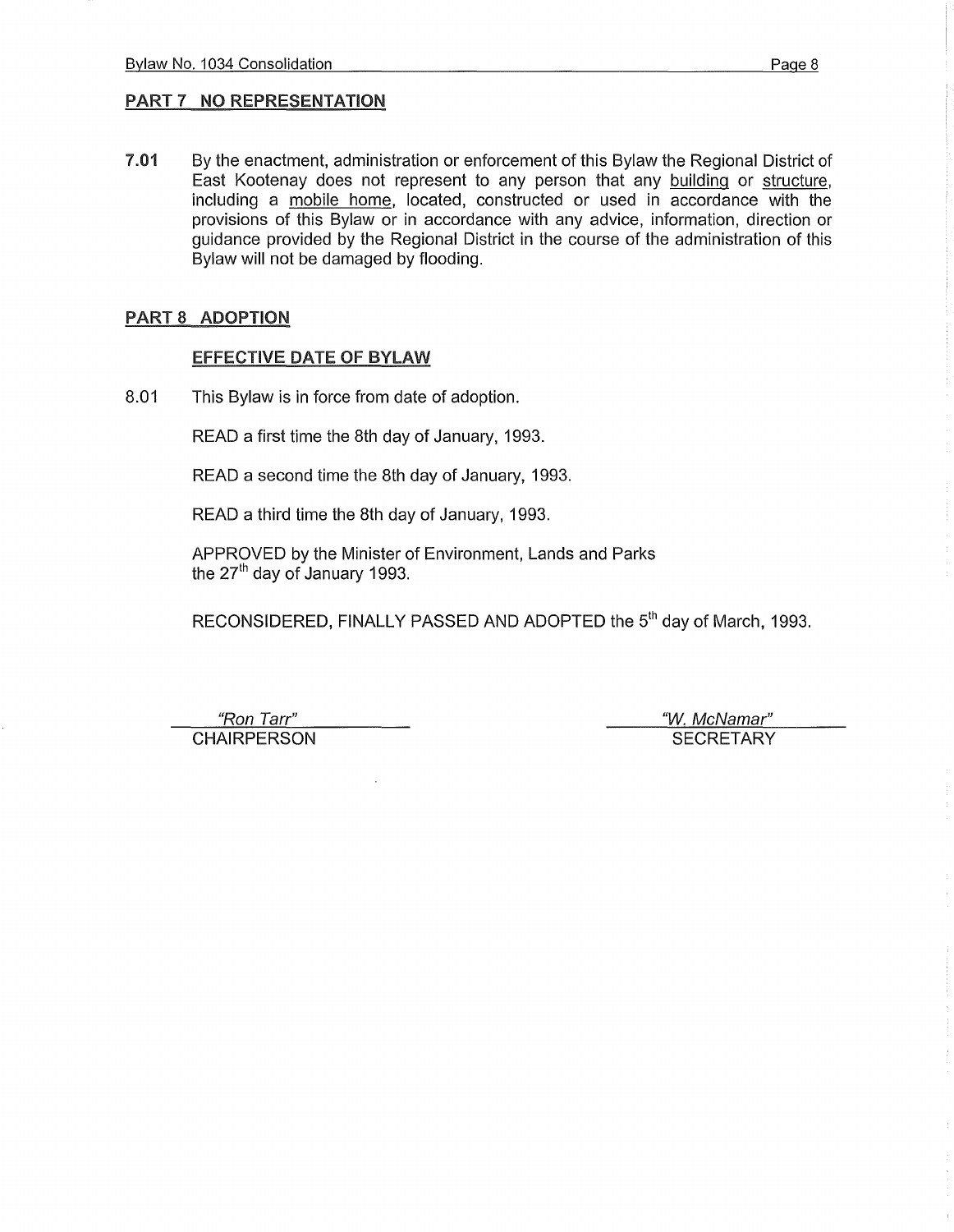### Schedule "E" Floodplain Management Provisions GENERAL EXEMPTIONS

# $\left[\begin{array}{c|c}\nBL\ 2132 \\
09\ \text{Jan}\ 09\n\end{array}\right]$  1 .

The following types of development are exempt from the flood construction levels specified in Section 4.02(1) of this Bylaw:

- (a) A renovation of an existing building or structure that does not involve an addition thereto;
- {b) An addition to a building or structure, at the original non-conforming floor elevation, that would increase the size of the building or structure by less than 25 percent of the floor area existing at the date of adoption of this Bylaw, provided that the degree of nonconformity regarding the setback is not increased;
- (c) That portion of a building or structure to be used as a carport, garage or entrance foyer;
- {d} Farm buildings other than dwelling units and closed-sided livestock housing;
- (e) Hot water tanks and furnaces behind standard dykes;
- (f) Closed-sided livestock housing behind standard dykes;
- (g) Heavy industry behind standard dykes;
- (h) On-loading and off-loading facilities associated with water-oriented industry and portable sawmills.
- The following types of development are exempt from the flood construction levels specified in Section 4.02(1) of this Bylaw, subject to the following conditions:
	- (a) Farm Dwelling Units: Farm dwelling units on parcel sizes 8.1 hectares (20.0 acres) or greater, located within the Agricultural Land Reserve, shall be located with the underside of a wooden floor system or the top of the pad of any habitable area (or in the case of a mobile home the top of pad or the ground surface on which it is located) no lower than 1.0 metre (3.3 feet) above the natural ground elevation taken at any point on the perimeter of the building, or no lower than the flood construction levels specified in Section 4.02(1) of this Bylaw, whichever is the lesser.
	- (b) Closed-sided Livestock Housing: Closed-sided livestock housing not behind standard dykes shall be located with the underside of the wooden floor system or the top of the pad (or in the case of a mobile home the top of pad or the ground surface on which it is located) no lower than 1.0 metre (3.3 feet) above the natural ground elevation take at any point on the perimeter of the building, or no lower than the flood construction levels specified in Section 4.02(1) of this Bylaw, whichever is the lesser.

**BL** 2132  $|2.$ 09 Jan 09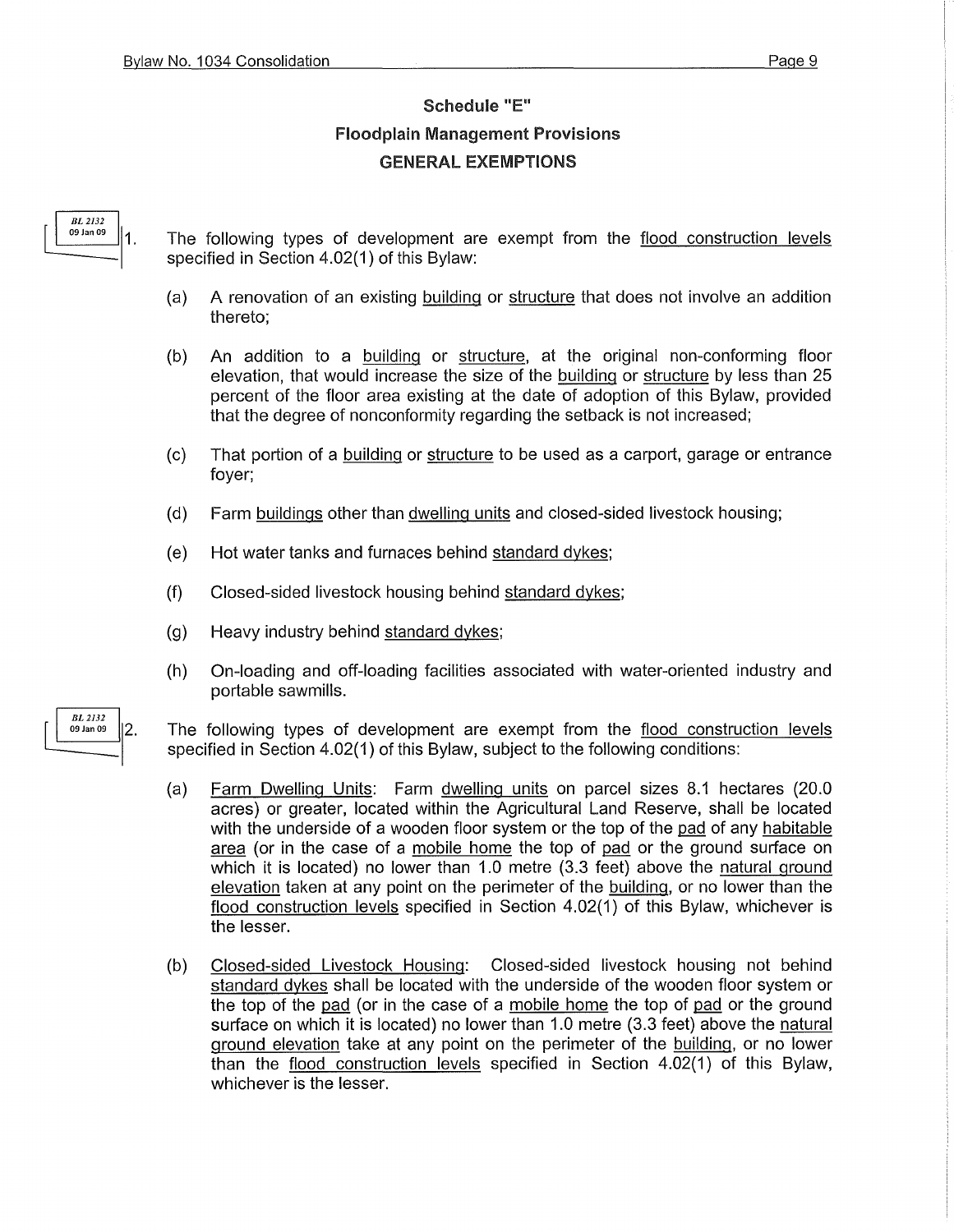(c) Industrial Uses: Industrial uses, other than main electrical switchgear, shall be located with the underside of a wooden floor system or the top of the pad (or in the case of a mobile home the top of pad or the ground surface on which it is located) no lower than the flood construction levels specified in Section 4.02(1) of this Bylaw, minus freeboard. Main electrical switchgear shall be no lower than the flood construction level.

As approved by the Minister of Environment, Lands and Parks this 21<sup>st</sup> day of January 1993.

"J.O'Riordain"